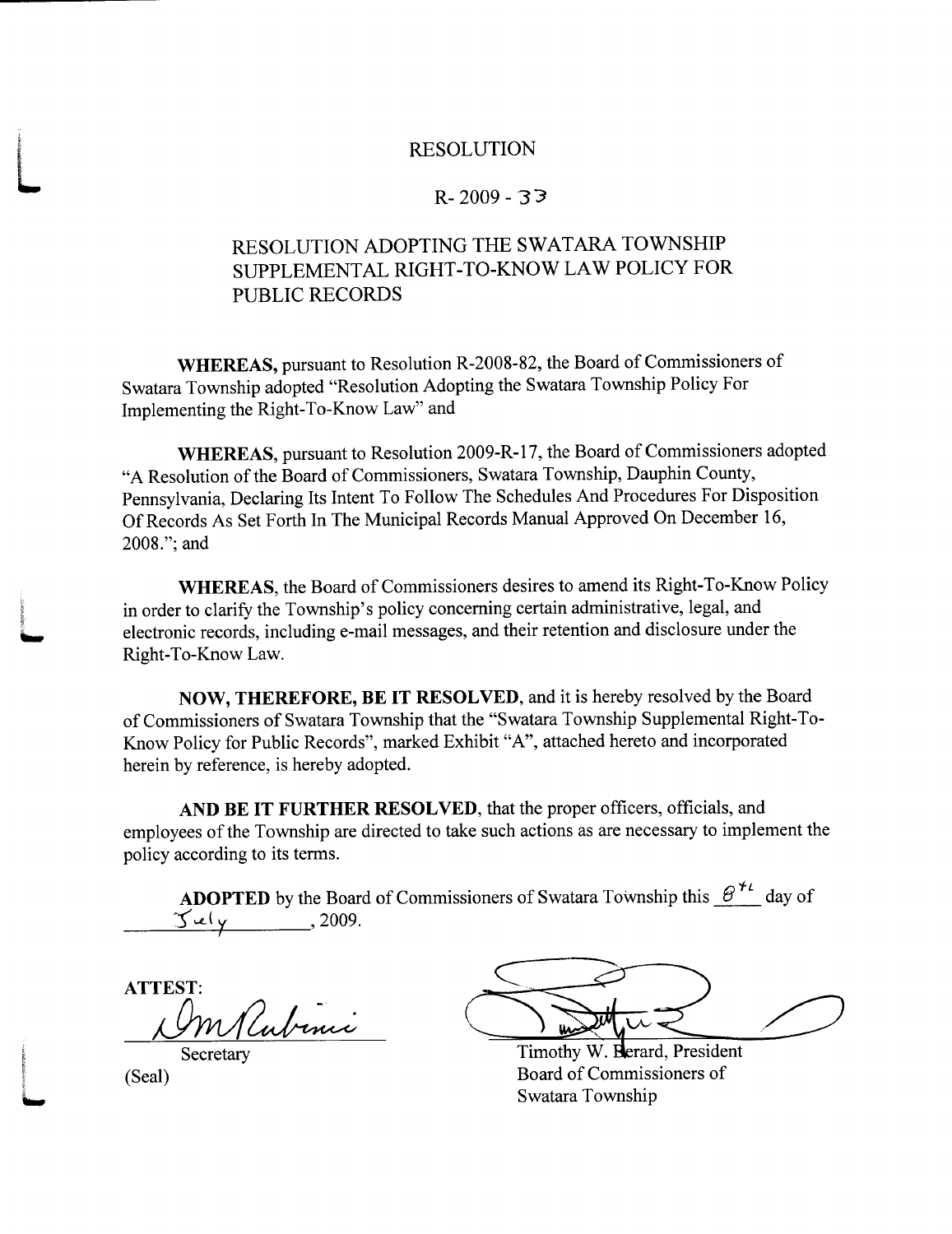## SWATARA TOWNSHIP SUPPLEMENTAL POLICY FOR IMPLEMENTING THE AMENDED RIGHT-TO-KNOW LAW

₹

Pursuant to Resolution R-2008-82, the Board of Commissioners of Swatara Township adopted the "Swatara Township Policy for Implementing the Amended Right-To-Know Law" to provide access to public records of Swatara Township ("Swatara") and to preserve the integrity of Swatara's records.

Swatara Township has also addressed the issue of records retention and disposition by adopting the Municipal Records Manual ("Manual"), pursuant to Resolution 2009-R-17, as its authority for all public records, including those e-mail messages that constitute public records. Swatara reserves the right to dispose of public records according to the Manual's various dispositions schedules. It does so with the understanding that, under the new Right-To-Know Law, \*\*\*If there is a request for a record prior to destruction, it must be preserved and provided even if it is on a disposition schedule." See the Commonwealth of Pennsylvania's Office of Open Records Advisory Opinion 2009-003. Swatara also recognizes that not every public record identified in the manual is "public" for purposes of the Right-To-Know Law. The determination of whether a public record identified in the Manual is public under the Right-To-Know Law is reserved for the Township and will be based upon the advice of the Township Solicitor.

Under the Manual, Swatara is required to permanently retain all administrative records "that summarize the origin and administration of major municipal policies and programs." (Manual at A.L.-1(1).) This includes "correspondence documenting agency policy." (Manual at A.L.-1.) Administrative records consisting of "routine" correspondence and program files" will only be kept "as long as of administrative value." (Manuel at A.L.- $1(2)$ .)

Swatara Township is governed by a nine-person Board of Commissioners, and minutes of each Board meeting are routinely prepared and promptly approved. Draft minutes will only preserved until the next meeting of the Township at which the official minutes are adopted. Similarly, if the Township determines to record its public meetings, it will only maintain such tape recordings until the official minutes are adopted. See Resolution 2009-R-17.

Swatara will retain, to the best of its ability, various legal documents (e.g. Contracts, Bonds, etc.) in accordance with the Manual Schedules for such public documents. Closed litigation files are kept only "as long as of administrative and legal value." (Manual at A.L.-19). Only in "cases of precedential value" are such litigation files permanently kept. (Manual A.L.-19).

The Manual establishes policy and detailed guidelines for the management of electronic records, including e-mail systems. The stated purpose of the policy and guidelines in the manual is to "Establish and clarity a records management policy for